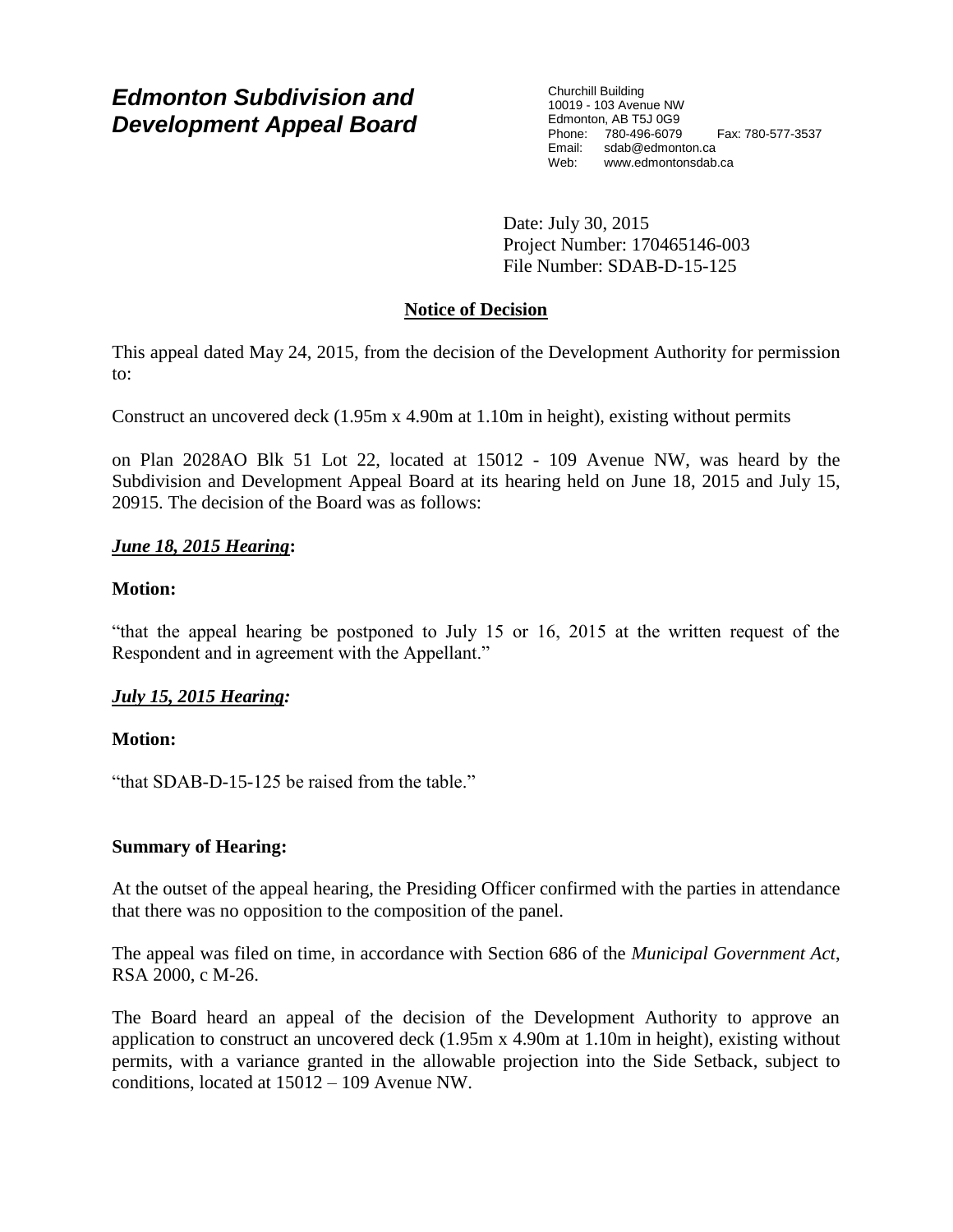The subject Site is zoned RF1 Single Detached Residential Zone and is within the Mature Neighbourhood Overlay. The approved permit was subsequently appealed by an adjacent property owner.

Prior to the hearing, the following information was provided to the Board, copies of which are on file:

- A written submission from the Appellant on May 24, 2015.
- A written submission from Sustainable Development on June 11, 2015.

At the outset of the hearing, the Presiding Officer indicated that Ms. Armistead, the Appellant, was not in attendance at the hearing. Administrative staff attempted to contact Ms. Armistead with no success.

The Presiding Officer indicated that the Board would proceed with the appeal hearing, and base their decision on the information provided at the hearing as well as the Appellant's written submission.

The Board then heard from Mr. Cooke, representing Sustainable Development, who answered questions from the Board:

- 1. He clarified the calculation for the Side Setback.
- 2. While the actual minimum north side setback to the principal building on the subject lot is 2.10 metres, the minimum required side setback under section 110.4(10)(a) is only 1.2 metres. Under section 44.3(b), platform structures may project a maximum of 0.6 metres into that 1.2 metre side setback, allowing platform structures to come within 0.6 metres of the property line. Since the closest point of the platform structure is 0.18 metres clear of the property line, the resulting variance 0.42 metres.
- 3. He confirmed that the calculation in the Appellant's submission is not correct.
- 4. With regard to whether or not the deck could be considered a landing due to the access point of the doors, he stated that it could be considered a landing and therefore exempt from Site Coverage requirements; however, he did not have the maximum dimensions for landings available for the Board's consideration.

The Board then heard from Mr. Vallee, representing the Respondent, R. Vallee Holdings Inc., who made the following points:

- 1. He is willing to fix any of the deficiencies required.
- 2. He confirmed that the existing deck was built earlier than 2007 as he purchased the house in 2005.
- 3. He made arrangements with an existing tenant to replace the back entry and deck as they were in need of repair. The deck was made larger.
- 4. In his opinion, the existing deck does not affect the property owner to the north as the deck's side is along the neighbour's entire driveway.
- 5. He confirmed that the existing deck is accessible from underneath and he is able to control the weeds.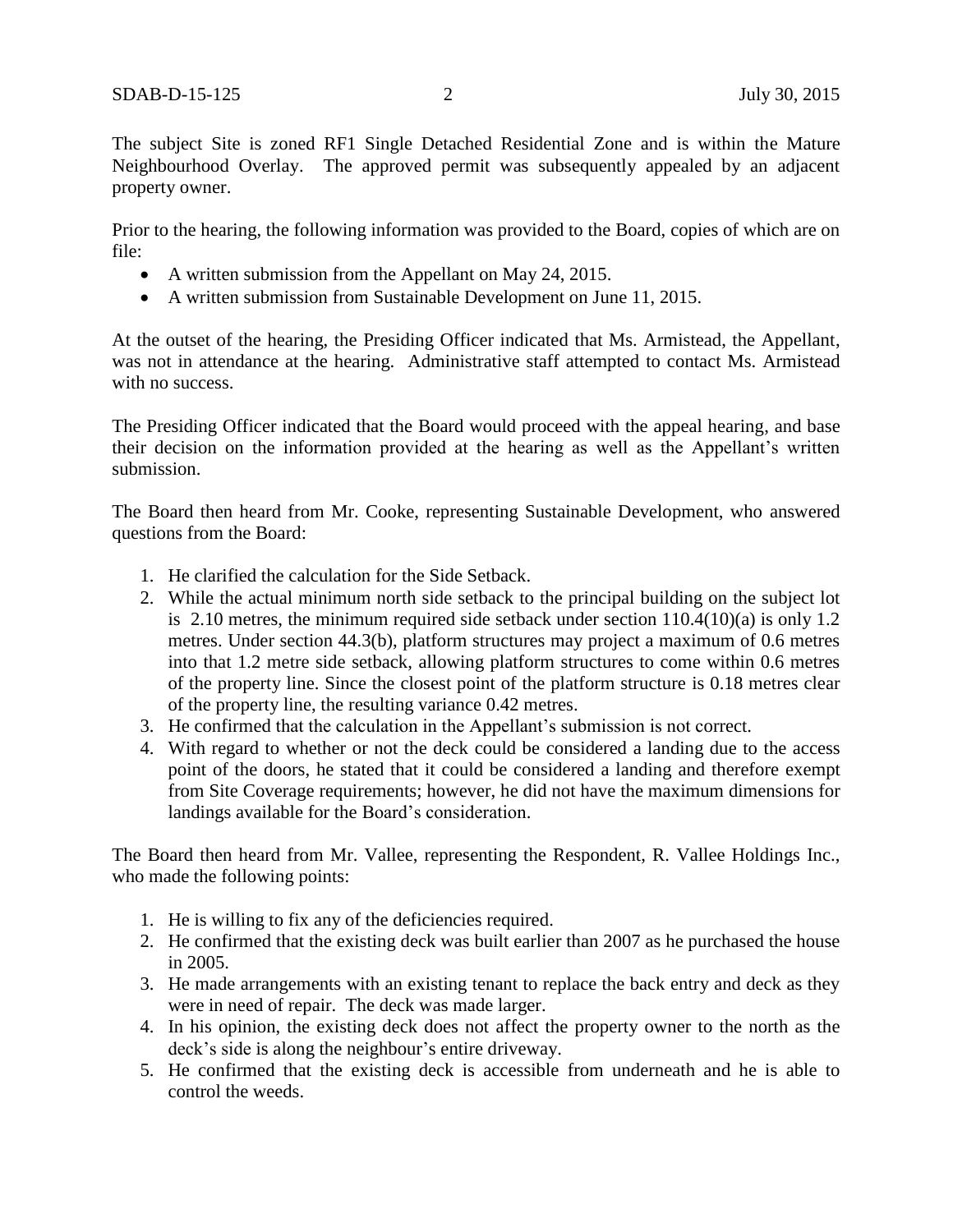6. He is willing to comply with any conditions imposed by the Board.

In response to questions by the Board, Mr. Vallee provided the following information:

- 1. With regard to the compromise 1 metre width outlined in the Appellant's submission, he stated that this is not feasible and that the subject Site has already been sold and he would like the deck to be approved as it exists.
- 2. He provided the Board with photographs of the existing deck showing that the property has a chain link fence along the entire north property line and the area under the deck that is accessible, marked "Exhibit A".
- 3. The stairs on the deck leading to the rear yard had to be moved to the north due to the gas meter located between the edge of the deck and a basement window as shown in the photographs. This is why the deck has a width of 1.95 metres.
- 4. The deck abuts the neighbouring property and is not an eyesore.
- 5. The deck was made larger to accommodate a barbeque area.
- 6. The original deck was not on the Real Property Report when he purchased the property.
- 7. He clarified that the addition of one foot was for the length of the deck, and the 1.95 metres is the width of the deck.
- 8. He is prepared to replace the railing on the deck to comply with the building code and cut down the lattice as required.
- 9. He reiterated that he is willing to comply with any conditions imposed by the Board.

#### **Decision:**

The appeal is DENIED and the decision of the Development Authority is CONFIRMED. The development is GRANTED as approved by the Development Authority, subject to the following CONDITIONS:

- 1. The development shall be constructed in accordance with the stamped and approved drawings.
- 2. Any future deck enclosure or cover requires a separate development and building permit approval.

In granting the development the following variance to the *Edmonton Zoning Bylaw* is allowed:

A variance of 0.42 metres to the maximum allowable projection in the required (north) Side Setback is granted.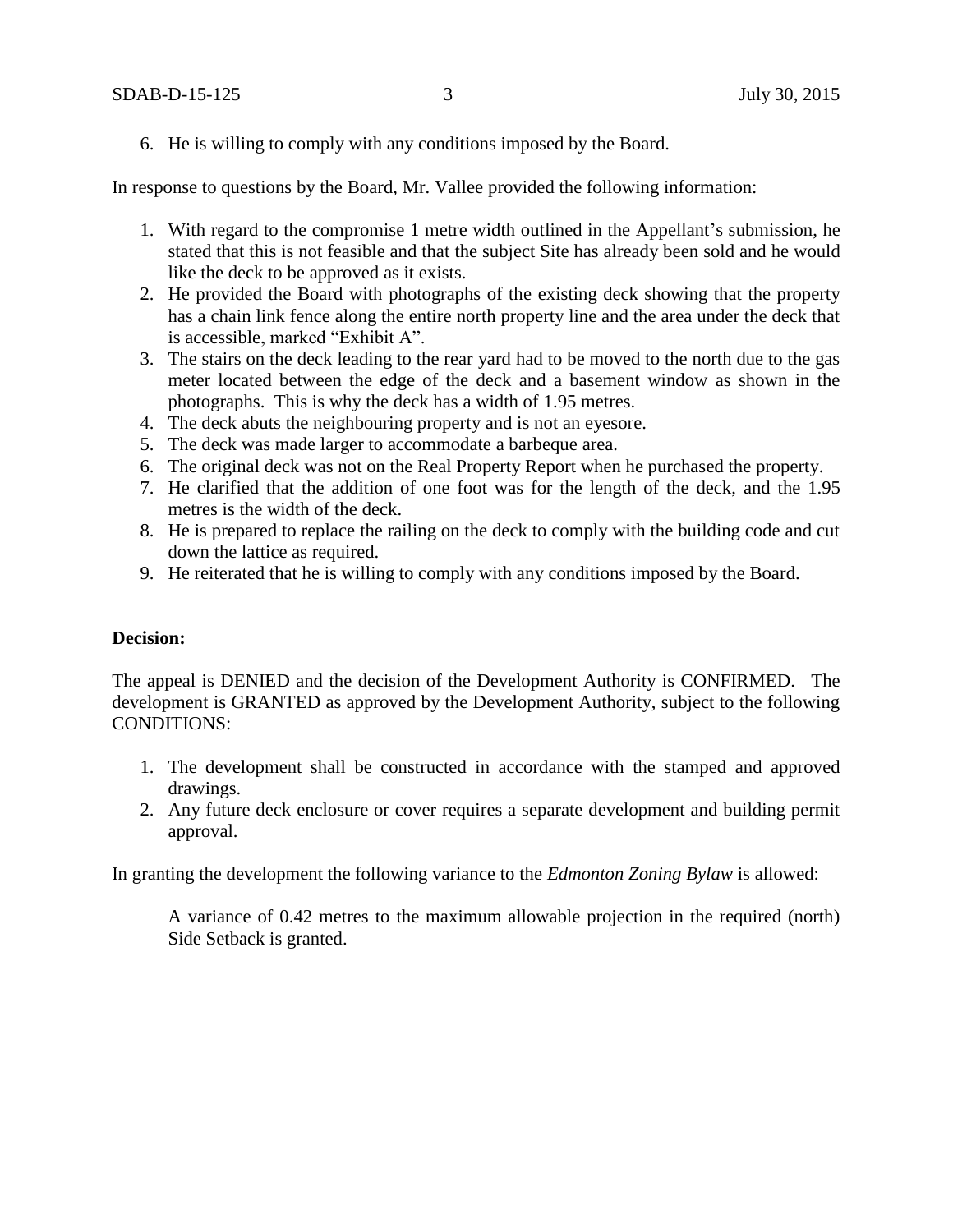#### **Reasons for Decision:**

The Board finds the following:

- 1. The proposed development is an Addition to a Permitted Use in the RF1 Single Detached Residential Zone.
- 2. The Board accepts that the Width of the existing deck is the consequence of a gas meter located on the west side of the deck, between the stair and the Dwelling.
- 3. The deck, which has existed for several years provides a required access to the principal building and, as such, is analogous to a required landing, which would normally be excluded in terms of Site Coverage.
- 4. The Board acknowledges the extensive written submission from the Appellant; however, many of the Appellant's concerns relate to building code issues and not planning issues.
- 5. Based on the above reasons, it is the opinion of the Board that the proposed development would not unduly interfere with the amenities of the neighbourhood, nor materially interfere with or affect the use, enjoyment or value of neighbouring parcels of land.

#### **Important Information for Applicant/Appellant**

- 1. This is not a Building Permit. A Building Permit must be obtained separately from the Sustainable Development Department, located on the  $5<sup>th</sup>$  Floor, 10250 – 101 Street, Edmonton.
- 2. Obtaining a Development Permit does not relieve you from complying with:
	- a) the requirements of the *Edmonton Zoning Bylaw*, insofar as those requirements have not been relaxed or varied by a decision of the Subdivision and Development Appeal Board;
	- b) the requirements of the *Alberta Safety Codes Act*, RSA 2000, c S-1;
	- c) the requirements of the *Permit Regulation*, Alta Reg 204/2007;
	- d) the requirements of any other appropriate federal, provincial or municipal legislation; and
	- e) the conditions of any caveat, covenant, easement or other instrument affecting a building or land.
- 3. When an application for a Development Permit has been approved by the Subdivision and Development Appeal Board, it shall not be valid unless and until any conditions of approval, save those of a continuing nature, have been fulfilled.
- 4. A Development Permit will expire in accordance to the provisions of Section 22 of the *Edmonton Zoning Bylaw 12800*, as amended.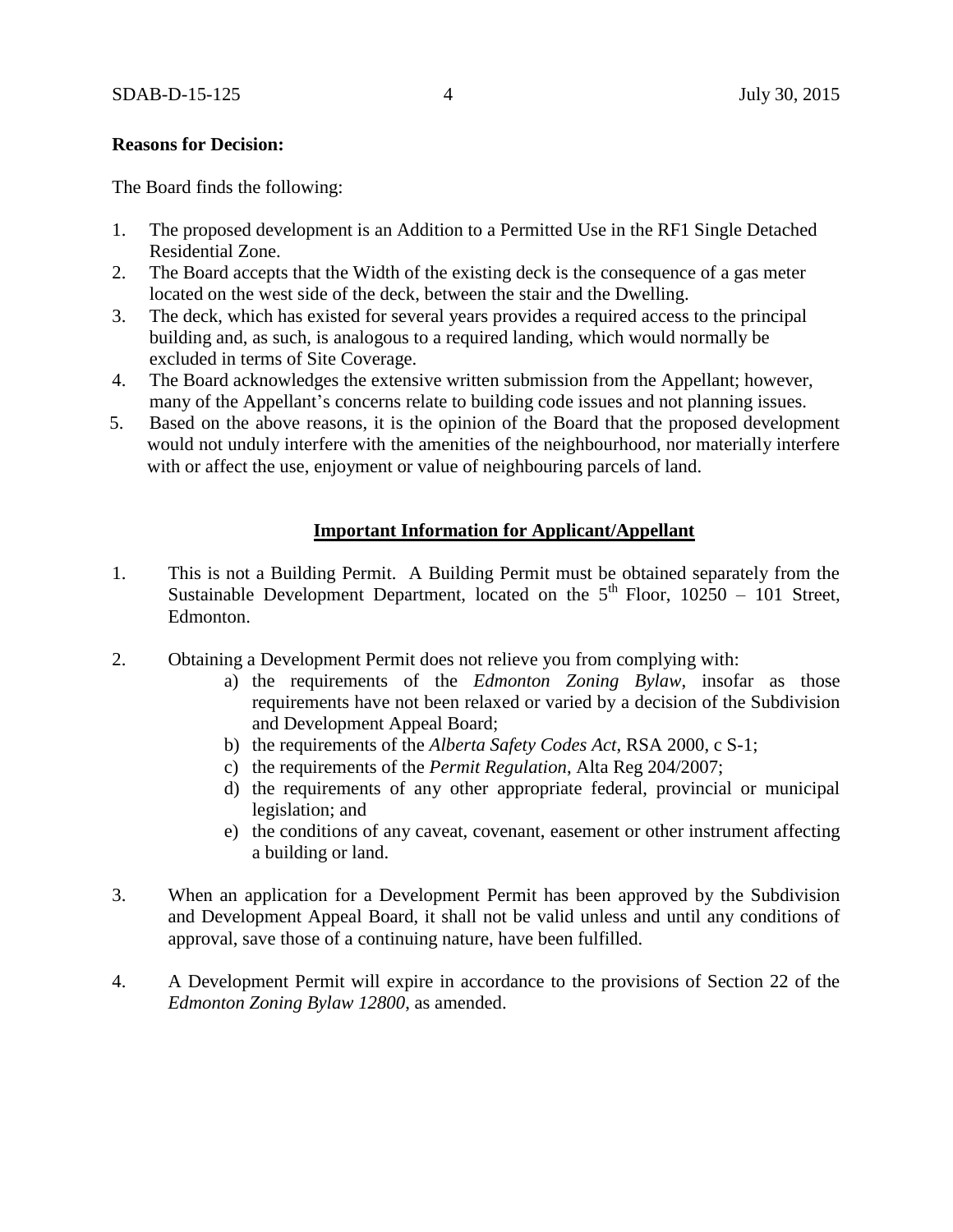- 5. This decision may be appealed to the Alberta Court of Appeal on a question of law or jurisdiction under Section 688 of the *Municipal Government Act*, RSA 2000, c M-26. If the Subdivision and Development Appeal Board is served with notice of an application for leave to appeal its decision, such notice shall operate to suspend the Development Permit.
- 6. When a decision on a Development Permit application has been rendered by the Subdivision and Development Appeal Board, the enforcement of that decision is carried out by the Sustainable Development Department, located on the 5th Floor, 10250 – 101 Street, Edmonton.

*NOTE: The City of Edmonton does not conduct independent environmental checks of land within the City. If you are concerned about the stability of this property for any purpose, you should conduct your own tests and reviews. The City of Edmonton, when issuing a development permit, makes no representations and offers no warranties as to the suitability of the property for any purpose or as to the presence or absence of any environmental contaminants on the property.*

> Mr. N. Somerville, Presiding Officer Subdivision and Development Appeal Board

CC: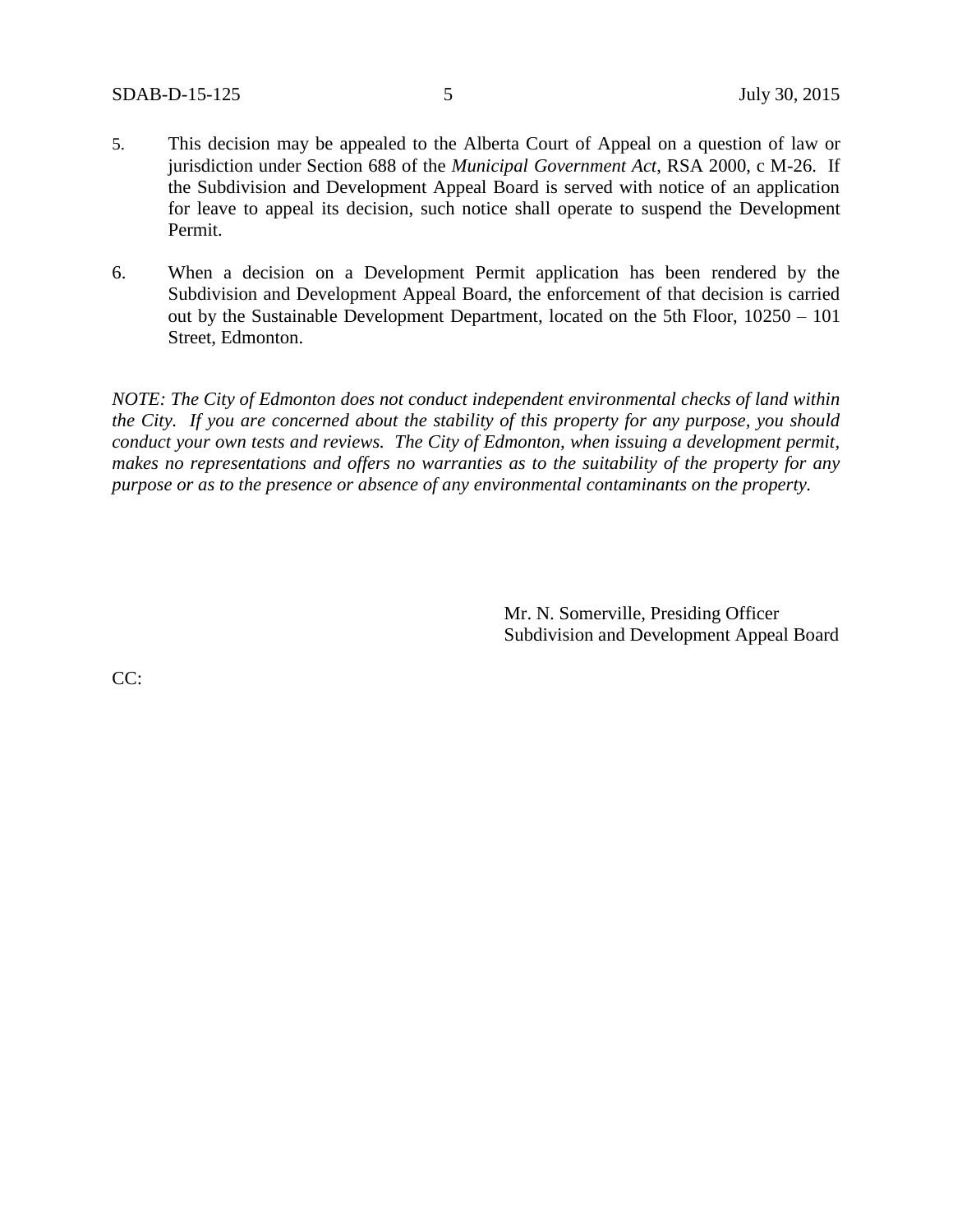# *Edmonton Subdivision and Development Appeal Board*

Churchill Building 10019 - 103 Avenue NW Edmonton, AB T5J 0G9 Phone: 780-496-6079 Fax: 780-577-3537 Email: sdab@edmonton.ca Web: www.edmontonsdab.ca

Date: July 30, 2015 Project Number: 170098691-009 File Number: SDAB-D-15-150

## **Notice of Decision**

This appeal dated June 23, 2015, from the decision of the Development Authority for permission to:

Construct an Accessory Building (Detached Garage 7.32m x 7.62m)

on Plan 2700R Blk 55 Lot 36, located at 9756 - 80 Avenue NW, was heard by the Subdivision and Development Appeal Board at its hearing held on July 15, 2015. The decision of the Board was as follows:

## **Summary of Hearing:**

At the outset of the appeal hearing, the Presiding Officer confirmed with the parties in attendance that there was no opposition to the composition of the panel.

The Presiding Officer first addressed the issue of jurisdiction and whether the appeal was filed within the allowable 14-day appeal period, pursuant to section 686 of the *Municipal Government Act*, RSA 2000, c M-26*.*

The Presiding Officer indicated that there is a Canada Post confirmation that the registered mail was picked up on June 13, 2015 and the Appeal was filed on June 23, 2015, which is within the allowable 14 days appeal period.

## **Motion:**

"that the Board assume jurisdiction pursuant to Section 686(1)(a)(i) of the *Municipal Government Act*."

## **Reasons for Decision:**

The Board finds the following:

1. Based on the evidence provided, the Board determined the Appellant was notified of the refused development permit on June 13, 2015 and the appeal was filed on June 23, 2015.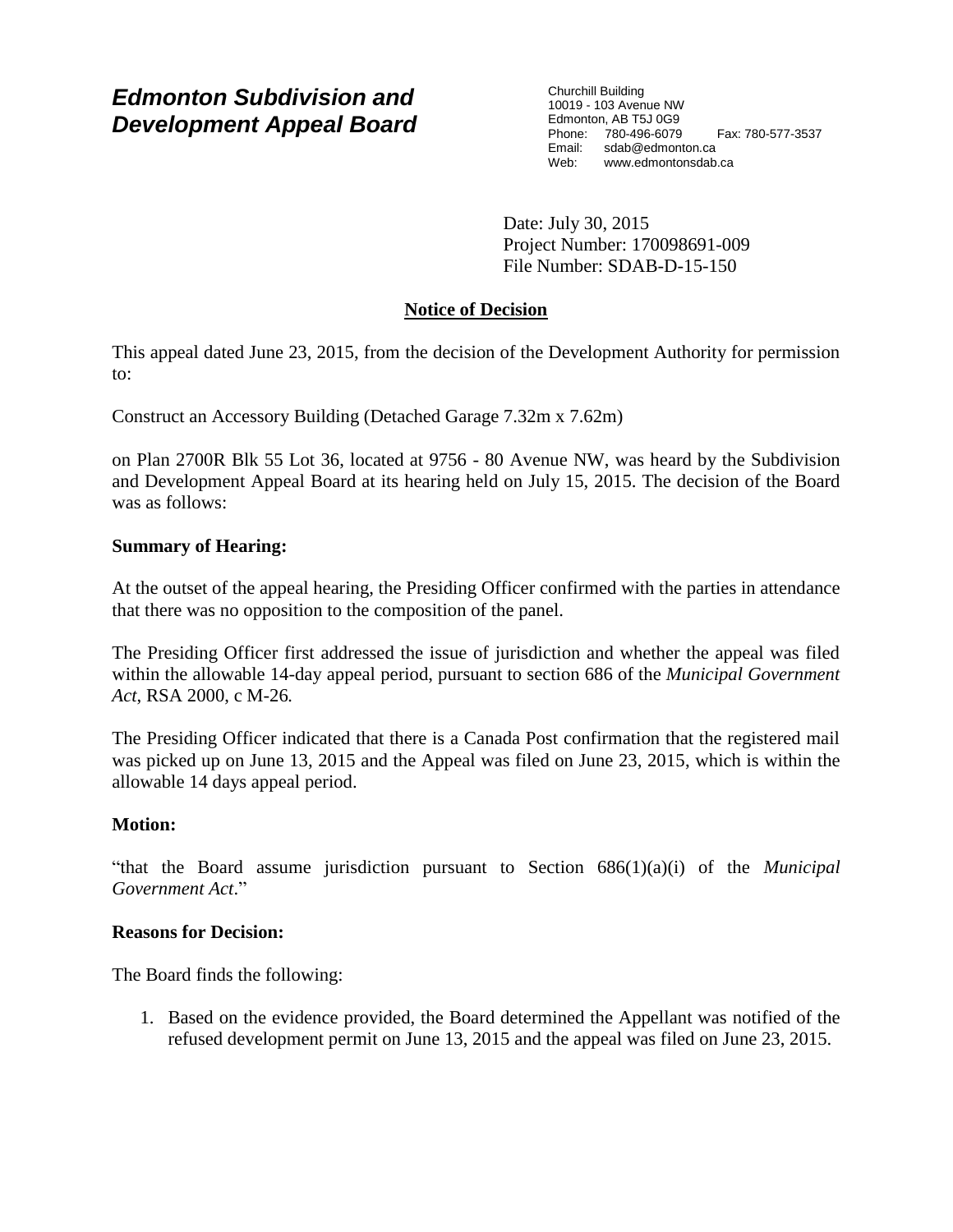Therefore, pursuant to section  $686(1)(a)(i)$  of the *MGA*, the appeal was filed within the allowable 14 days.

#### **Summary of hearing continued:**

The Board heard an appeal of the decision of the Development Authority to refuse an application to construct an Accessory Building (Detached Garage 7.32m x 7.62m), located at 9756 - 80 Avenue NW. The subject site is zoned RSL Residential Small Lot Zone.

The development permit was refused due to an excess in the maximum allowable Height; a deficiency in the flanking Side Setback for the Accessory Building; and an excess in the maximum allowable Site Coverage for an Accessory Building

Prior to the hearing the following information was provided to the Board, copies of which are on file:

• A written submission from the Appellant on July 14, 2015.

The Board heard from Mr. Liske, representing the Appellant, Liske Developments Ltd., who was accompanied by Mr. Lidkea, the property owner, who together made the following points:

- 1. They referenced the garage as being a two Storey Accessory Building and referred to TAB 2 of the Appellant's submission showing examples of other two-storey garages in the area.
- 2. The garage will be used as a workshop and storage area.
- 3. The Site Plan indicates that the principal Dwelling has a 1.22 metre Side Setback and the proposed development will have a 1.79 metre Setback; the required Setback is 2.01 metres.
- 4. They confirmed that the location of the garage was 0.95 metres closer to the property line on the east side of the property. This was done to leave more useable space between the street and the accessory building.
- 5. There is an excess in the Site Coverage to accommodate parking for a truck and car, and a stairwell area within the accessory building.
- 6. The Height variance is required to accommodate an attic and workshop.
- 7. They referenced TAB 3 of the Appellant's submission, a petition with 11 signatures in support of the proposed development from neighbouring property owners.
- 8. No letters were received in opposition to the proposed development.

In response to questions from the Board, Mr. Liske and Mr. Lidkea provided the following information:

- 1. They confirmed that there is a difference of 1.22 metres between the principal Dwelling and the property line.
- 2. The Side Setback for the garage is 1.79 metres.
- 3. There is less of a variance required for the Garage Side Setback.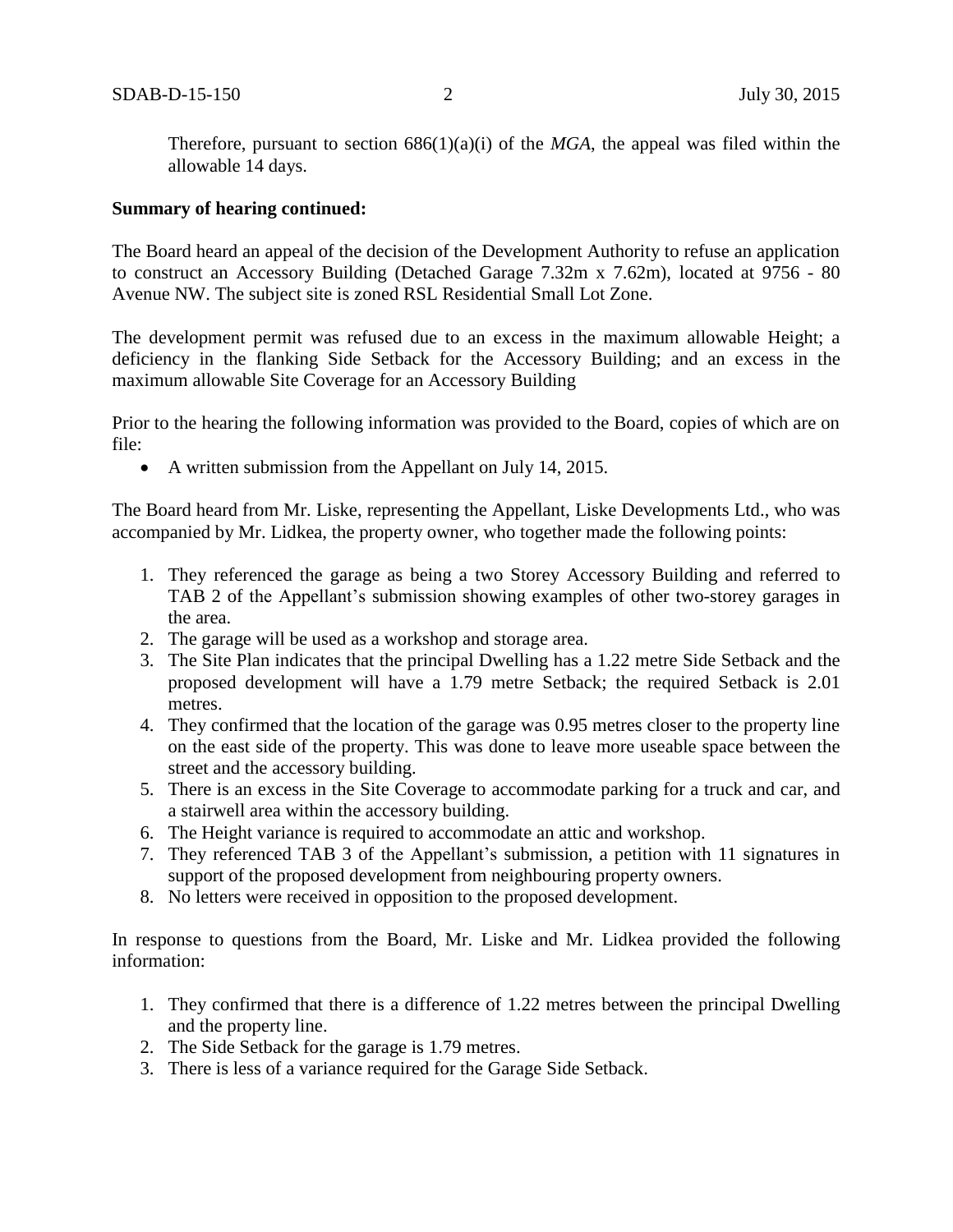- 4. They provided neighbouring property owners with a copy of the proposed plan and discussed the variance with them.
- 5. They stated that north of the subject Site, there is a two Storey garage currently under construction and the neighbouring property owner east of the subject Site has a one Storey double garage that is aligned closer to the subject lot on the west side.
- 6. They confirmed that the proposed lot is 130 feet by 33 feet.

The Board then heard from Mr. Sheahan, representing Sustainable Development, who made the following points:

- 1. He informed the Board of the recent amendment to Section 52 of the *Edmonton Zoning Bylaw* with regard to Height.
- 2. He confirmed that the amendment removed reference to "Storeys" from the Height calculations; therefore, the proposed development does not require a variance in the number of Storeys.
- 3. He revised the calculations based on the new method for Height calculation, which resulted in an overall Height of 5.33 metres rather than 5.94 metres. Therefore, the required variance is reduced from 1.64 metres to 1.03 metres.

In response to questions from the Board, Mr. Sheahan provided the following information:

- 1. With regard to the streetscape massing and the look of the proposed development in comparison to how a Garage Suite would look, he stated that they would look similar.
- 2. He would consider granting a variance in Height if the Bylaw allowed him to do so.
- 3. He confirmed that the Board is not required to consider hardship when granting a variance; however, in his opinion, there is hardship on the property since it is a 33 feet corner lot.
- 4. The smaller than usual width has created the need for the requested variances.
- 5. He confirmed that the proposed development complies with the Ritchie Neighbourhood Improvement Plan.

In rebuttal, Mr. Liske made the following points:

1. He confirmed that there is a sidewalk on the west side of the property and a boulevard on the west flanking Side Yard.

#### **Decision:**

The appeal is ALLOWED and the decision of the Development Authority is REVOKED. The development is GRANTED as applied for to the Development Authority. In granting the development the following variances to the *Edmonton Zoning Bylaw* are allowed:

- 1. A variance of 1.03 metres in the allowable Height for the Accessory Building;
- 2. A variance of 0.22 metres to the flanking Side Setback for the Accessory building to allow for the proposed flanking Side Setback of 1.79 metres;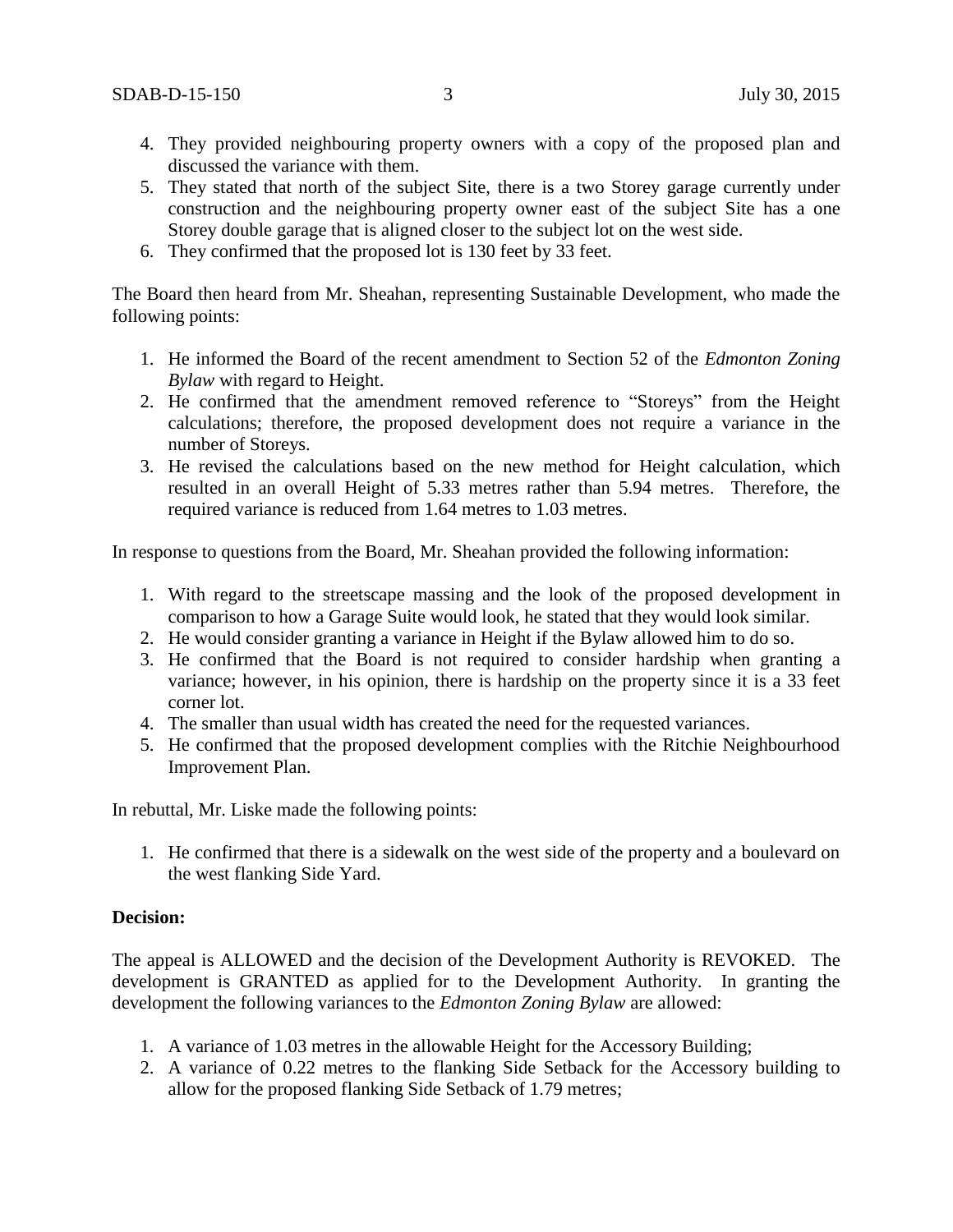- 3. A variance of 7.17 square metres (1.77 percent) to the Site Coverage of the Accessory Building to allow for a Site Coverage of 55.71 square metres (13.77 percent); and
- 4. A variance of 5.30 square metres (1.31 percent) to the proposed total Site Coverage to allow for a total Site Coverage of 167.16 square metres.

#### **Reasons for Decision:**

The Board finds the following:

- 1. The proposed development is Accessory to a Permitted Use in the RF3 Small Scale Infill Development Zone.
- 2. The Board notes that although the proposed development is higher than the maximum allowed for Accessory Buildings, the dimensions are nevertheless within the parameters for what would be allowed for a Garage Suite.
- 3. The proposed development, from a massing and streetscape perspective appears to look similar to a Garage Suite rather than a Garage.
- 4. Because of the orientation of the subject site on the west end of the block, most of the sun shadowing created by the accessory building will fall on the flanking street or the rear lane.
- 5. The appellant provided photographic evidence of several similar over-height accessory buildings in the surrounding area.
- 6. The deficiency in the Side Setback is significantly less than the existing flanking Side Setback to the Principal Dwelling, which has previously been approved*.*
- 7. Given the relatively small size of the property, the Board finds that the excess in the total Site Coverage is warranted for the following reason:
	- a. The excess in the Site Coverage for the Garage is related to the interior access to the upper level, which is preferable to providing an exterior stair which could create oversiting problems.
	- b. The narrowness of the lot is mitigated because it is a corner lot with a boulevard between the lot and the flanking roadway.
- 8. The Appellant submitted an extensive Community Consultation from neighbouring property owners in support of the proposed development.
- 9. The Board accepts the evidence submitted that a similar development is being constructed across the rear lane north of the subject Site.
- 10. No letters were received in support or opposition to the proposed development and no one appeared in opposition at the hearing.
- 11. Based on the above reasons, it is the opinion of the Board that the proposed development would not unduly interfere with the amenities of the neighbourhood, nor materially interfere with or affect the use, enjoyment or value of neighbouring parcels of land.

#### **Important Information for Applicant/Appellant**

1. This is not a Building Permit. A Building Permit must be obtained separately from the Sustainable Development Department, located on the  $5<sup>th</sup>$  Floor,  $10250 - 101$  Street, Edmonton.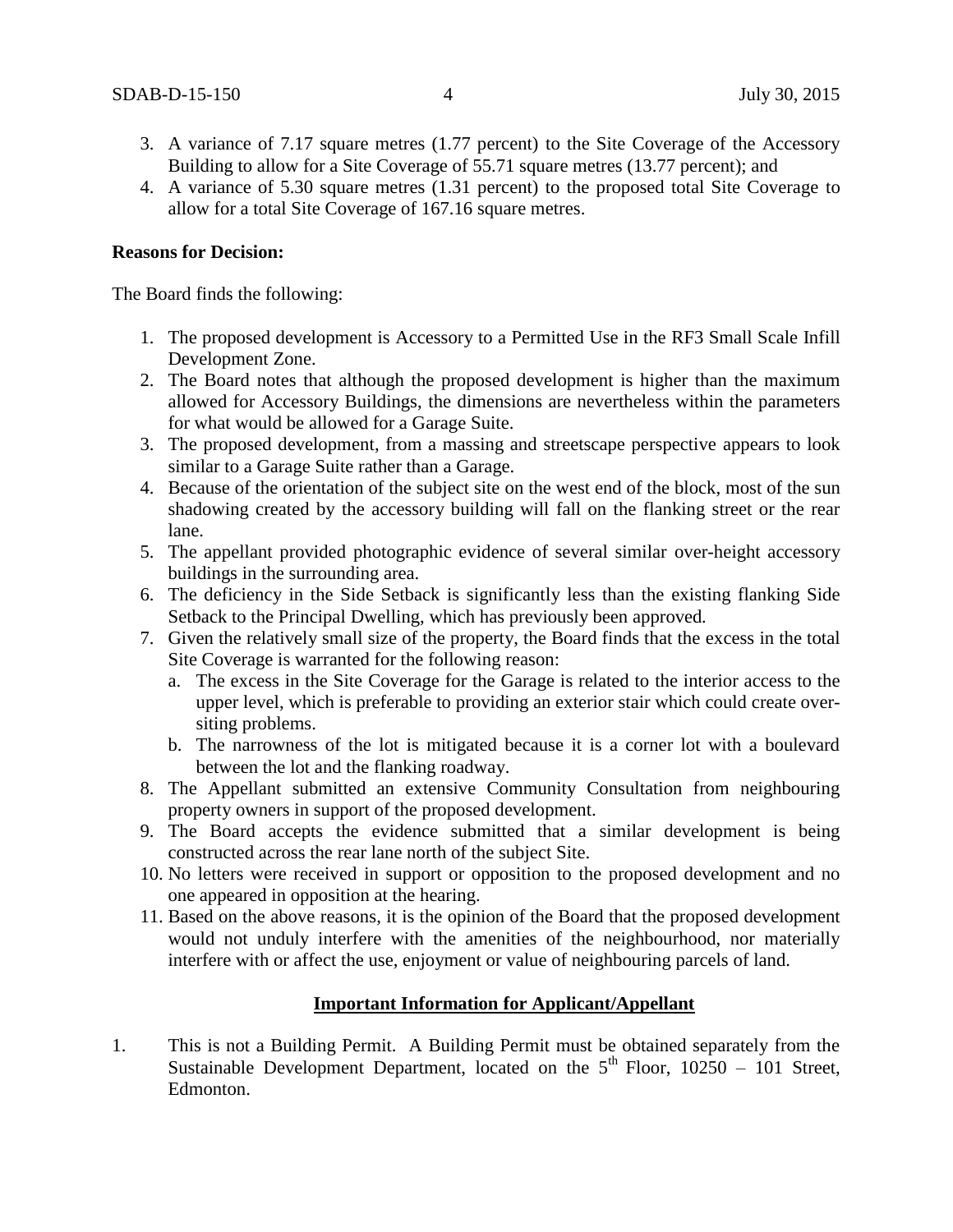- 2. Obtaining a Development Permit does not relieve you from complying with:
	- a) the requirements of the *Edmonton Zoning Bylaw*, insofar as those requirements have not been relaxed or varied by a decision of the Subdivision and Development Appeal Board;
	- b) the requirements of the *Alberta Safety Codes Act*, RSA 2000, c S-1;
	- c) the requirements of the *Permit Regulation*, Alta Reg 204/2007;
	- d) the requirements of any other appropriate federal, provincial or municipal legislation; and
	- e) the conditions of any caveat, covenant, easement or other instrument affecting a building or land.
- 3. When an application for a Development Permit has been approved by the Subdivision and Development Appeal Board, it shall not be valid unless and until any conditions of approval, save those of a continuing nature, have been fulfilled.
- 4. A Development Permit will expire in accordance to the provisions of Section 22 of the *Edmonton Zoning Bylaw 12800*, as amended.
- 5. This decision may be appealed to the Alberta Court of Appeal on a question of law or jurisdiction under Section 688 of the *Municipal Government Act*, RSA 2000, c M-26. If the Subdivision and Development Appeal Board is served with notice of an application for leave to appeal its decision, such notice shall operate to suspend the Development Permit.
- 6. When a decision on a Development Permit application has been rendered by the Subdivision and Development Appeal Board, the enforcement of that decision is carried out by the Sustainable Development Department, located on the 5th Floor, 10250 – 101 Street, Edmonton.

*NOTE: The City of Edmonton does not conduct independent environmental checks of land within the City. If you are concerned about the stability of this property for any purpose, you should conduct your own tests and reviews. The City of Edmonton, when issuing a development permit, makes no representations and offers no warranties as to the suitability of the property for any purpose or as to the presence or absence of any environmental contaminants on the property.*

> Mr. N. Somerville, Presiding Officer Subdivision and Development Appeal Board

CC: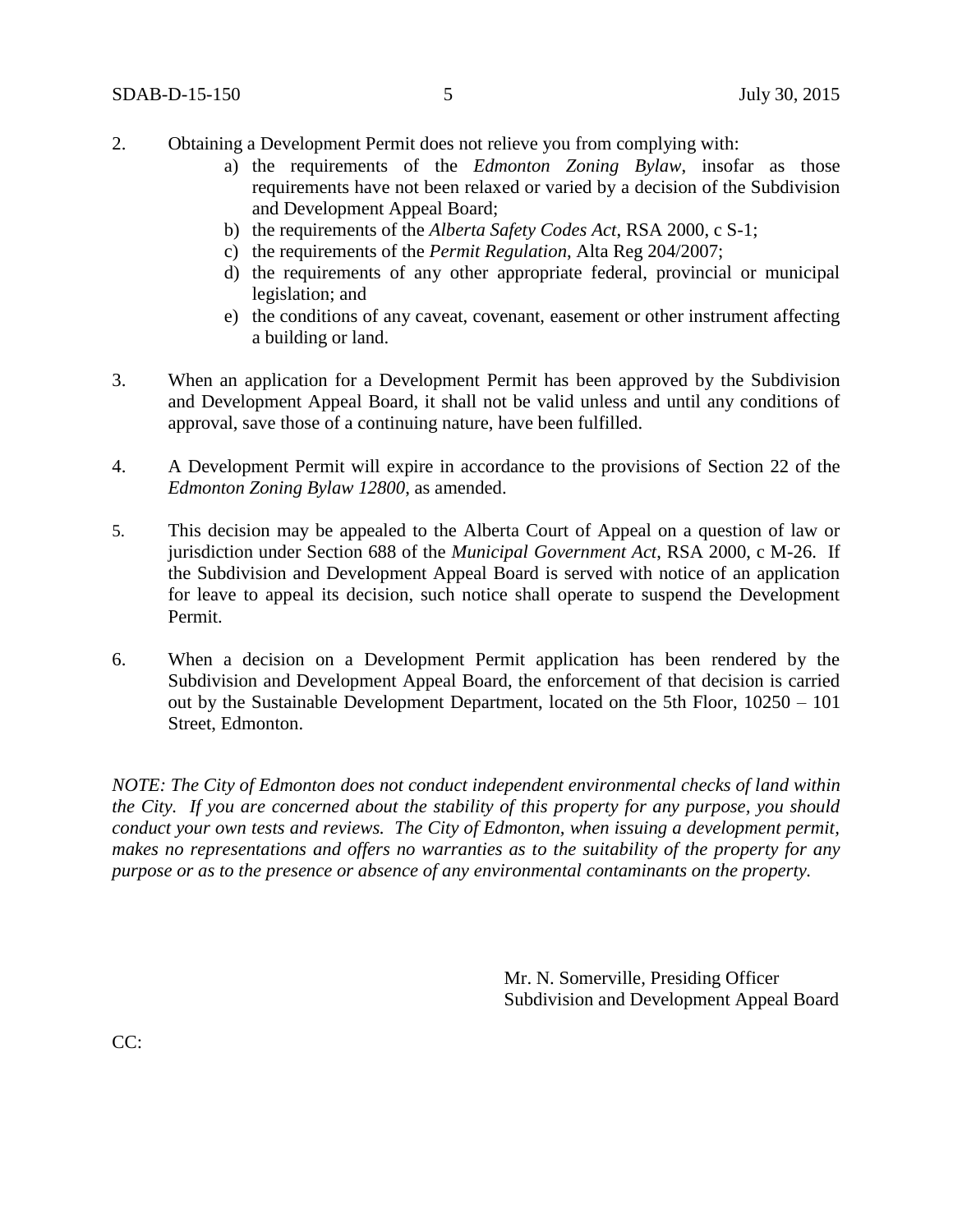# *Edmonton Subdivision and Development Appeal Board*

Churchill Building 10019 - 103 Avenue NW Edmonton, AB T5J 0G9 Phone: 780-496-6079 Fax: 780-577-3537 Email: sdab@edmonton.ca<br>Web: www.edmonton.ca Web: www.edmontonsdab.ca

Date: July 30, 2015 Project Number: 167822014-001 File Number: SDAB-D-15-155

## **Notice of Decision**

This appeal dated June 15, 2015, from the decision of the Development Authority for permission to:

Construct an Accessory Building (detached Garage, 6.71m x 7.32m) existing without permits

on Plan 1982HW Blk 1 Lot D, located at 9351 - 90 Street NW, was heard by the Subdivision and Development Appeal Board at its hearing held on July 15, 2015. The decision of the Board was as follows:

## **Summary of Hearing:**

At the outset of the appeal hearing, the Presiding Officer confirmed with the parties in attendance that there was no opposition to the composition of the panel.

The Presiding Officer first addressed the issue of jurisdiction and whether the appeal was filed within the allowable 14 days appeal period, pursuant to Section 686 of the *Municipal Government Act*, RSA 2000, c M-26*.*

The Chair reviewed the information provided: the refusal was dated April 30, 2015 and the appeal was filed 46 days later on June 15, 2015. Accordingly, the appeal appeared to have been filed 32 days over the allowable 14 days appeal period.

The Board heard from Mr. Cormier, representing the Appellant, GarageCo Builders Inc., who provided the following information with regard to the timing of filing the appeal:

- 1. The refused Development Permit was received in early May by mail.
- 2. He does not recall the exact date when he received notification but recalls it was shortly after the decision date of April 30, 2015
- 3. He did not receive a letter form Can post but UPS bus mailbox
- 4. He thought he had emailed a PDF document within the 14 days, but was unable to find a record of it.
- 5. He advised he was getting married during this time and acknowledged the delay.